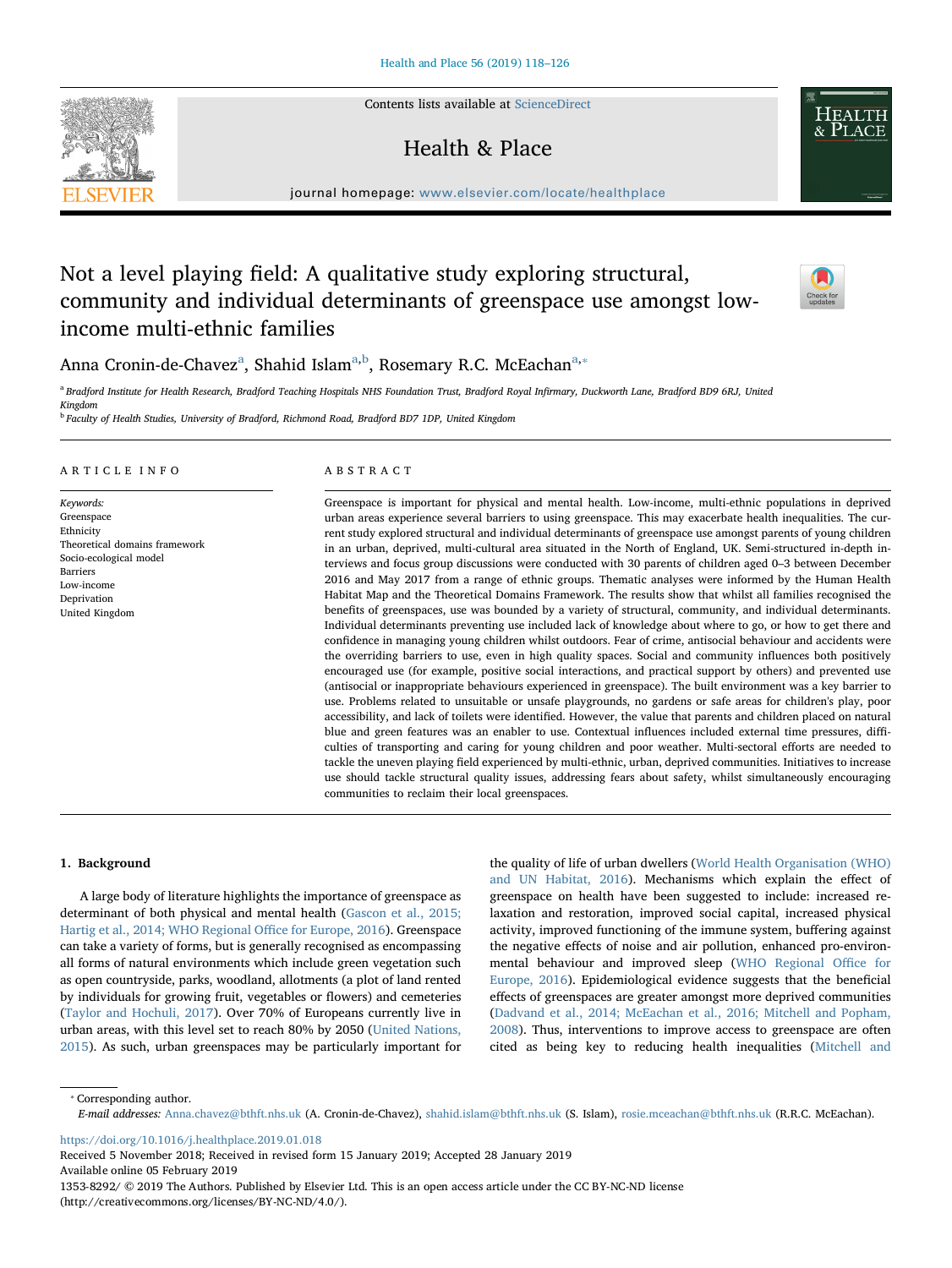[Popham, 2008](#page-8-6)). However, provision alone is unlikely to be enough to accrue health benefits; research has demonstrated that active use of greenspaces is critical to maximising their health benefits ([Bowler et al.,](#page-8-7) [2010; McEachan et al., 2016](#page-8-7)).

In terms of promoting and improving health and wellbeing at a population level, pregnancy and early childhood presents a critical opportunity where improving health for both mother and infant can have a lasting influence on later health trajectories [\(Britto et al., 2017](#page-8-8)). Given the proposed relationship between contact with nature and children's mental and physical development ([Kellert, 2002; McEachan](#page-8-9) [et al., 2018\)](#page-8-9), interventions which promote the availability of, and use of, greenspace by young families in low-income areas may be particularly effective in improving health outcomes. However, within the UK there are major disparities in the use of urban greenspaces, with more deprived and ethnic minority populations typically reporting less use than other groups ([Burt et al., 2013\)](#page-8-10). With growing emphasis on promotion of greenspace use for health and wellbeing, this could further exacerbate heath inequalities experienced by these groups.

Low income and/or multi-ethnic groups experience multiple barriers which can stop them from using urban greenspaces. At a structural level, areas with more indicators of social and/or economic deprivation typically have less access to urban greenspaces, and where greenspace is available, it may be of poorer quality [\(Rigolon, 2016](#page-8-11)). Quality of urban greenspaces has been shown to be associated with both satisfaction and use of greenspace [\(Roberts et al., 2018b](#page-8-12)), and a recent study found satisfaction with local greenspace to be a more important predictor of children's mental wellbeing than availability of greenspace ([McEachan et al., 2018](#page-8-13)). In addition to quality, perceived safety is another key barrier affecting greenspace use [\(Roe et al., 2016](#page-8-14)). Use amongst low-income or ethnic minority groups is also heavily influenced by beliefs about benefits of greenspace, whether they would feel welcomed, and other perceived barriers including cultural and language restrictions [\(Das et al., 2017](#page-8-15)). There is a need for research which systematically explores the barriers to greenspace use amongst lowincome, multi-ethnic groups within the UK to help develop guidance about how to encourage these groups to visit urban greenspaces more. To our knowledge there is no research which focuses on the experiences of young families using these spaces, a population group which may encounter particular challenges when accessing outdoor environments. The current study aims to address this gap by exploring what factors help or hinder greenspace use in families with young children in the context of an ethnically diverse, deprived urban area.

## 1.1. Determinants of greenspace use

In order to develop effective strategies to increase use of greenspace it is necessary to develop a deeper understanding of the barriers and enablers to using greenspace. Socio-ecological views of behaviour, popularised in the 1990s, place individuals at the centre of a complex system where behaviours (in this case using greenspace) are influenced not only by individual characteristics, but also by the wider socioeconomic, cultural and environment context in which they live ([Dahlgren and Whitehead, 1991](#page-8-16)). The 'Health Map for Local Human Habitat' (subsequently referred to as the Health Map, [Barton and Grant,](#page-8-17) [2006\)](#page-8-17) is a useful adaptation of Dahlgren and Whitehead's 'rainbow' model which outlines the various environmental and ecosystem influences on health and wellbeing, in addition to social and individual factors. The Health Map places individuals at the centre of a wider system which sees health and wellbeing influenced by lifestyles, communities, the local economy, by activities (e.g. traveling) which take place in the local neighbourhood; and by the built environment, the natural environment and the wider global ecosystem (see [Box 1\)](#page-2-0).

With its focus on environmental aspects of influence this model seems particularly relevant to explore the reasons by which communities use and access their local greenspaces. However, the model is less detailed about the individual factors which act as barriers or enablers to

behaviour. On the other hand social cognition theories outline a range of 'determinants' (e.g. beliefs or motivations) which are thought to influence behaviour [\(Conner and Norman, 2015\)](#page-8-18). Theories of behaviour change assert that if beliefs and motivations which influence behaviour can be identified, then they can also potentially be modified to increase likelihood of individuals engaging in those behaviours. The Theoretical Domains Framework (TDF, [Cane et al., 2012\)](#page-8-19) summarises 14 such key modifiable factors which are thought to act as either barriers or enablers to engaging in behaviour. These domains are also outlined in [Box](#page-2-0) [1](#page-2-0). We view these theoretical perspectives as complementary: where the TDF provides detailed information on the determinants of individual behaviours, the Health Map allows identification of the wider structural factors which may influence whether communities use their local greenspaces.

# 1.2. Aim of current study

The aim of the current study was to explore determinants (both barriers and enablers) of urban greenspace use amongst a low income, multi-ethnic sample of parents with young children (aged 0–3) living in an area of high deprivation. We use both the Health Map, and the TDF as conceptual frameworks to explore barriers and enablers. By using these frameworks we hope to be able to help policy and decision makers identify clear key targets for intervention.

#### 2. Methods

## 2.1. Design

Semi-structured, in-depth interviews were conducted with parents to generate insight into reasons why parents do and do not take their children to parks and green spaces. The study was approved by the University of Bradford Research Ethics committee (Reference EC2399,  $31<sup>st</sup>$  October 2016).

# 2.2. Setting

The study was set within three multi-ethnic electoral wards in a large city (> 500,000 inhabitants) in the North of England. The three wards were located in the most deprived quintiles of the index of multiple deprivation in relation to UK averages, and accounted for 12.3% of the total population of the city [\(Dickerson et al., 2016](#page-8-20)). Within the three wards 48.6% of people are of Pakistani origin, and 24.8% are white British, 5.2% are Bangladeshi, 3.8% are Indian, and 3.2% are Black. There is a diverse range of other ethnic groups within the city (14.4%) which include increasing numbers of residents from central and eastern European countries with a large presence of Roma communities. The wards, which were adjacent to one another, contain four formal parks maintained parks greater than 0.5 hectares, and a number of other formal and informal green spaces; 13% of the land cover is greenspace of varying types, including playing fields, sports' facilities, play areas, and allotments.

## 2.3. Sample

Mothers and/or fathers of 0–3 year olds living within the study area were eligible to take part. We used a purposive stratified sampling strategy to recruit participants reflective of the study setting, aiming to recruit 20 parents from a range of ethnic groups.

#### 2.4. Recruitment

Parents were recruited though networks of community organisations including children's centres, parenting projects, refugee drop-in and parent-toddler groups. The study was explained to participants by a member of the research team and participants were provided with an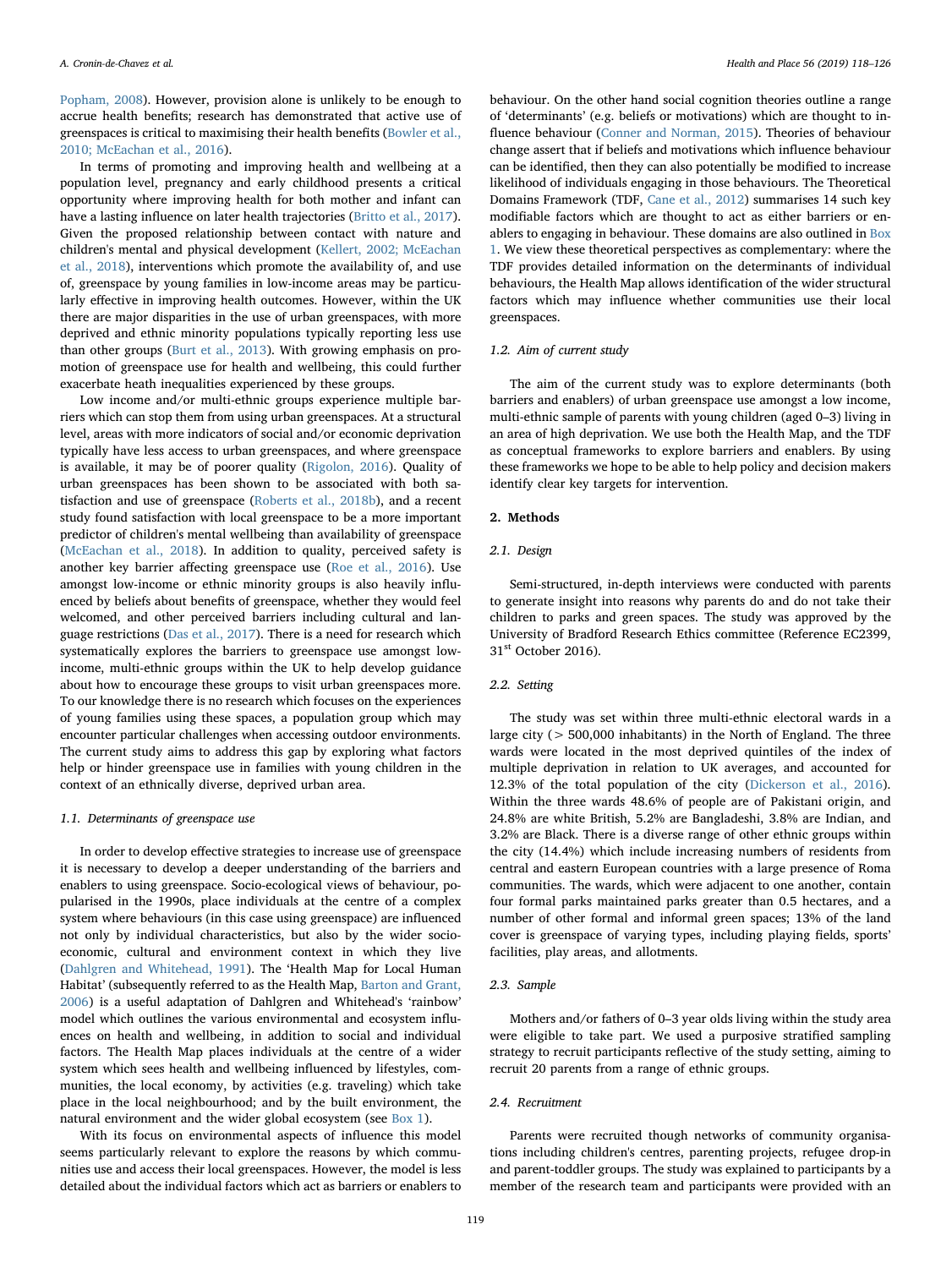#### <span id="page-2-0"></span>Box 1

Outline of the Human Health Habit Map and Theoretical Domains Framework.

#### Human Health Habit Map

Aim: To foster cross-disciplinary understanding of the interplay between the built environment and health [\(Barton and Grant, 2006](#page-8-17)) Domains: People – Age, Sex, Hereditary factors Lifestyle – Diet, Physical Activity, Work-life balance Community – Social Capital, Social Networks Local Economy – Wealth creation, Resilient markets Activities – Working, Shopping, Moving, Living, Playing, Learning Built environment – Buildings, Places, Streets, Routes Natural environment – Natural habitats, Air, Water, Land Global Ecosystem – Climate stability, Biodiversity Theoretical Domains Framework Aim: To simplify and integrate behaviour change theories to facilitate inter-disciplinary understanding of behaviour change principles ([Cane et al., 2012](#page-8-19)) Domains: Knowledge Skills

| экшэ                                                                         |
|------------------------------------------------------------------------------|
| Social/Professional Role and Identity                                        |
| <b>Beliefs about Capabilities</b>                                            |
| Optimism Beliefs about Consequences                                          |
| Reinforcement                                                                |
| Intentions Goals                                                             |
| Memory, Attention and Decision Processes Environmental Context and Resources |
| Social Influences                                                            |
| Emotions                                                                     |
| Behavioural Regulation                                                       |
|                                                                              |

information sheet. Where necessary, interpreters were used during the recruitment and interview process.

## 2.5. Procedure

If they agreed to participate, contact details were noted to then arrange a time and venue for the interview. Parents were provided a choice of location for the interview and most were interviewed in their own home with some taking place in community centres. Parents were often accompanied by their young children during the interview. Before the interview commenced participants were asked if they needed to go over the information sheet again, after which written informed consent to take part in the study was obtained. Some parents rearranged the appointment due to unforeseen circumstances such as medical emergencies or other family engagements. The interviews were conducted by the first author who is female and of white British/Irish heritage, spoke one of the minority languages, and who had over 12 years' experience in conducting and analysing qualitative research with ethnic minorities groups. The interviewer was employed as a research fellow at the time of the study, working in the area of greenspaces and children's health. The interviewer shared brief information about her family life, goals and research interests if asked by parents. Interviews were guided by an interview guide which was piloted before use, and were recorded using a digital recorder where parents gave permission. Where permission was not received for recordings, shorthand field notes were written up immediately after the interview. Interviews lasted between 30 and 75 min, and parents were offered a £ 10 supermarket voucher for their participation. Interviews were conducted between December 2016 and May 2017. Recordings of interviews were transcribed and anonymised, and translated where necessary.

# 2.6. Analyses

Thematic analyses were used to analyse the data [\(Braun and Clarke,](#page-8-21) [2006\)](#page-8-21). Themes were generated using both inductive and deductive approaches. Two authors (AC, RM) read a sample of transcripts and met to discuss and agree emerging codes. A coding framework was first developed inductively. Initial codes and themes were found to match the health map and TDF frameworks well, and we therefore mapped the identified codes structured into the key domain areas of both models.

All transcripts were then coded by one author (AC) using the NVivo 12 software programme (QSR International). We allowed for the addition of new themes outside these frameworks if they emerged from the data. A second author (RM) then independently coded 10% of the transcripts according the agreed coding frame; agreement was 88%, differences were discussed and resolved. A copy of the full coding framework is available on request.

## 3. Results

Twenty-three parents (20 mothers and 3 fathers) were interviewed in 22 interviews; of these four were of white British Origin, seven were of Pakistani origin, four were of Eastern European origin, four of African origin. Four reported another ethnic origin (see [Table 1](#page-3-0)). Thirteen participants were born in the UK. The mean age of respondents was 31 years, and families had on average 3 children. Interpreters were used in eight interviews. Permission to use a digital recorder was given for 16 interviews. In addition seven mothers recruited through a community centre elected to participate in a focus group instead of individual interviews; all were of African origin. No further demographic details were collected from this group. Of all parents approached, eight parents invited declined to participate because of a lack of time.

# 3.1. Determinants of green space use

We identified nine core themes influencing decisions to use greenspaces, these themes are presented in [Fig. 1](#page-4-0). Three themes from the Health Map were apparent (the natural environment, built environment and activities). Social and community influences were identified as important and straddled both the Health Map and the TDF. Another five key determinant areas were identified from the TDF; these included beliefs about consequences, emotion (labelled as fear in the current paper), beliefs about capabilities, knowledge, and context and resources. We will discuss each of these core themes in turn starting at the macro level (natural environment), before moving to the micro level (individual determinants).

## 3.1.1. Natural environment

The stimulation children found by experiencing natural environments, and interactions with animals was a key enabler to using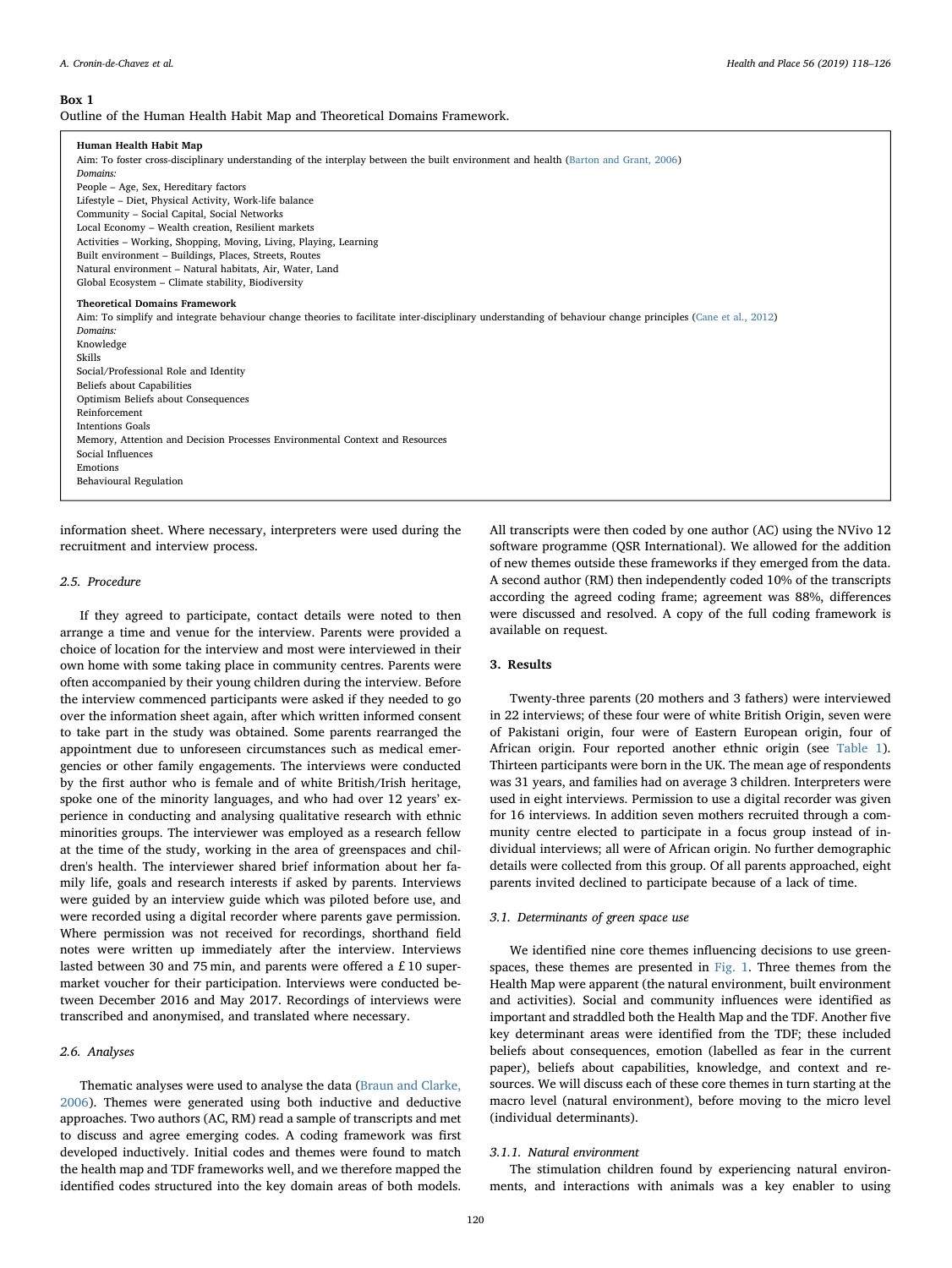#### <span id="page-3-0"></span>Table 1

|  | Characteristics of interviewed participants ( $n = 23$ from 21 households). |  |  |  |  |  |  |  |  |  |  |  |  |
|--|-----------------------------------------------------------------------------|--|--|--|--|--|--|--|--|--|--|--|--|
|--|-----------------------------------------------------------------------------|--|--|--|--|--|--|--|--|--|--|--|--|

| Age                    | $25-29$ years                      |                                 |             | $n = 7$  |  |  |  |
|------------------------|------------------------------------|---------------------------------|-------------|----------|--|--|--|
|                        | 30-34 years                        | $n = 6$                         |             |          |  |  |  |
|                        | $35-40$ years                      | $n = 3$                         |             |          |  |  |  |
|                        | 40-44 years                        |                                 |             | $n = 1$  |  |  |  |
|                        | Did not say                        | $n = 6$                         |             |          |  |  |  |
|                        | Mean age                           |                                 |             | 31 years |  |  |  |
|                        | Range                              | $25-41$ years                   |             |          |  |  |  |
| Gender                 | Female                             |                                 |             | $n = 20$ |  |  |  |
|                        | Male                               |                                 |             | $n = 30$ |  |  |  |
| Ethnicity              | African                            |                                 |             | $n = 4$  |  |  |  |
|                        | Eastern European (including Roma)  |                                 |             | $n = 4$  |  |  |  |
|                        | Middle Eastern                     | $n = 1$                         |             |          |  |  |  |
|                        | Other South Asian                  |                                 |             | $n = 1$  |  |  |  |
|                        | Pakistani                          | $n = 7$                         |             |          |  |  |  |
|                        |                                    | Western European                |             |          |  |  |  |
|                        | White British                      |                                 |             | $n = 4$  |  |  |  |
|                        | Did not say                        |                                 |             | $n = 1$  |  |  |  |
| Migrant status         | Born in UK                         |                                 |             | $n = 6$  |  |  |  |
|                        | Born outside UK                    |                                 |             | $n = 13$ |  |  |  |
|                        | Did not say                        |                                 |             | $n = 4$  |  |  |  |
| Fluency in English     | Fluent                             |                                 |             | $n = 14$ |  |  |  |
|                        | Not fluent                         |                                 | $n = 7$     |          |  |  |  |
|                        | No English                         |                                 |             |          |  |  |  |
| Living with partner/   | Lives with partner (married and    | $n = 17$                        |             |          |  |  |  |
| spouse                 | unmarried)                         |                                 |             |          |  |  |  |
|                        | Single parent                      | $n = 4$                         |             |          |  |  |  |
| Employment status in   | Father and mother employed         | $n = 3$                         |             |          |  |  |  |
| household              | Father employed, mother unemployed | $n = 13$                        |             |          |  |  |  |
|                        | Mother unemployed (single mother   | $n = 4$                         |             |          |  |  |  |
|                        | households)                        |                                 |             |          |  |  |  |
|                        |                                    | Father and mother unemployed    |             |          |  |  |  |
| Car use in household   | Access to a                        | Mum and dad drive               | $n = 2$     |          |  |  |  |
|                        | $car n = 7$<br>family car          |                                 |             |          |  |  |  |
|                        |                                    | Just dad drives family          | $n = 5$     |          |  |  |  |
|                        |                                    | car                             |             |          |  |  |  |
|                        |                                    | No access to a car in household |             |          |  |  |  |
|                        | Did not say                        |                                 |             | $n = 2$  |  |  |  |
| Number of children per | Total                              |                                 | Under 4     |          |  |  |  |
| family (total, and     | 1 Child                            | $n = 5$                         | 1 Child     | $n = 17$ |  |  |  |
| aged under 4)          | 2 Children                         | $n = 6$                         | 2 Children  | $n = 2$  |  |  |  |
|                        | 3 Children                         | $n = 3$                         | 3 Children  | $n = 1$  |  |  |  |
|                        | 4 Children                         | $n = 5$                         | Did not say | $n = 1$  |  |  |  |
|                        | $5+$ Children                      | $n = 2$                         |             |          |  |  |  |
| Reported disability of | Reported disability $n = 3$        | $n = 3$                         |             |          |  |  |  |
| child in family        | Did not report disability $n = 20$ | $n = 18$                        |             |          |  |  |  |

greenspaces. Young children found ducks, squirrels, dogs, horses and other birds and animals a source of stimulation as well as the physical features of the natural environment:

"… we get her out of the back carrier and she splashes in the river, plays with the dog and stuff, and plays in the wood … They like playing in the rivers, running up the banking, sliding down into the river, making it as a slide even when it's raining" P18 (Mum; white British)

And a mother of two visually impaired children without access to a garden noted how much her children benefited from the local natural environments:

"…I just take them out I want them to have that feeling the fresh air and we listen to the birds and the grass and the nature it's something totally different you know and they do need that" P8 (Mum of 2 visually impaired children; Pakistani)

# 3.1.2. Built environment

A range of built environment features were identified as barriers. Local playgrounds were seen to be very overcrowded in good weather with very little play equipment for babies and toddlers, especially babies too young to sit up. Whilst mixed age areas were seen as dangerous for young children, separated areas were also a problem because of either younger or siblings spent time in play areas not designed for

them. Some parents thought a little slide or swing in their garden could be just as good as the play area in a park. However not everyone had a garden, or a garden safe enough for young children. No parents allowed young children to play in their street and most saw their local neighbourhood as unsafe even for older children citing speeding cars, dangerous dogs and bullies as a danger.

Being out and about with a pushchair and young children on foot was another challenge. Steps, road crossings, distances, hills and park entrances all required extra negotiation. Whilst park entrances designed to stop motorbikes, quad bikes and horses entering can be useful, they stopped some pushchairs getting through.

"..couldn't get through, couldn't get past. And my pram is on the big side but it's not really big, even there's the twin prams as well … yeah, I was panicking, cause he [baby son] was getting really fussy, I couldn't entertain him anymore, had to lift the pushchair over this wall, this one guy actually came to help me" P4 (Mum; Western European)

Safety concerns were also a key barrier to use. Issues raised included safety of play equipment, water features, traffic, broken walls, litter; slippery surfaces and muddy areas:

"people don't use the park because of this because it's always wet and muddy, … all the swings and slides stay wet, they don't … I really make sure that I take wipes with me for the children to the park because obviously they get dirty and muddy and everything but then I can't take a brush or spade to clean up the glass as well" P10 (Mum; Pakistani)

## 3.1.3. Activities

All families reported visiting local greenspaces and performed a range of activities within these spaces. In addition to using formal play equipment parents reported a range of other activities their young children enjoyed including playing with vegetation (e.g. playing with leaves, trees, flowers), interacting with animals (e.g. feeding ducks and geese, seeing birds, squirrels, horse dogs and cats) and young children enjoying the freedom to run alone without holding hands, splashing, playing in sand, and digging soil.

"Yeah, and, you know, he just loves running around, he doesn't want anybody touching him, he won't even hold my hand, he's like, 'get off me, I want to walk on my own,' and he's only 17 months" P11 (Mum; Pakistani)

Parents were able to articulate the various motivations that prompted their use of greenspaces. For 'formal' pre-planned outings involving family and possibly extended family, parks were chosen based on the high quality of the space and range of facilities available. These included quality safe play areas, well-kept gardens, access to toilets, shelter, refreshments, clean grass for picnic and play, and special features.

"we tend to go different places each time, just to give the kids different places like we go to the park in [place name] a lot, the park in [place name], that's quite nice. Because they have like a train that goes round the lake and it's just something different" P17 (Mum, white British)

These areas tended to be further outside parents local neighbourhoods, and were thus not everyday events because there were often dependent on vehicles being available and someone able to drive. Families busy schedules (balancing work, school or religious activities) meant that for some, getting everyone together could be a challenge.

Impromptu, everyday trips to local greenspaces were of a different nature, when part of the family would make shorter visits to a local green space (often of poorer quality) that could be accessed on foot between school pick-ups or after school. This was partly because even where the household possessed a car, the mothers in the study mostly couldn't drive, making the time and cost of traveling to a further away green space too prohibitive: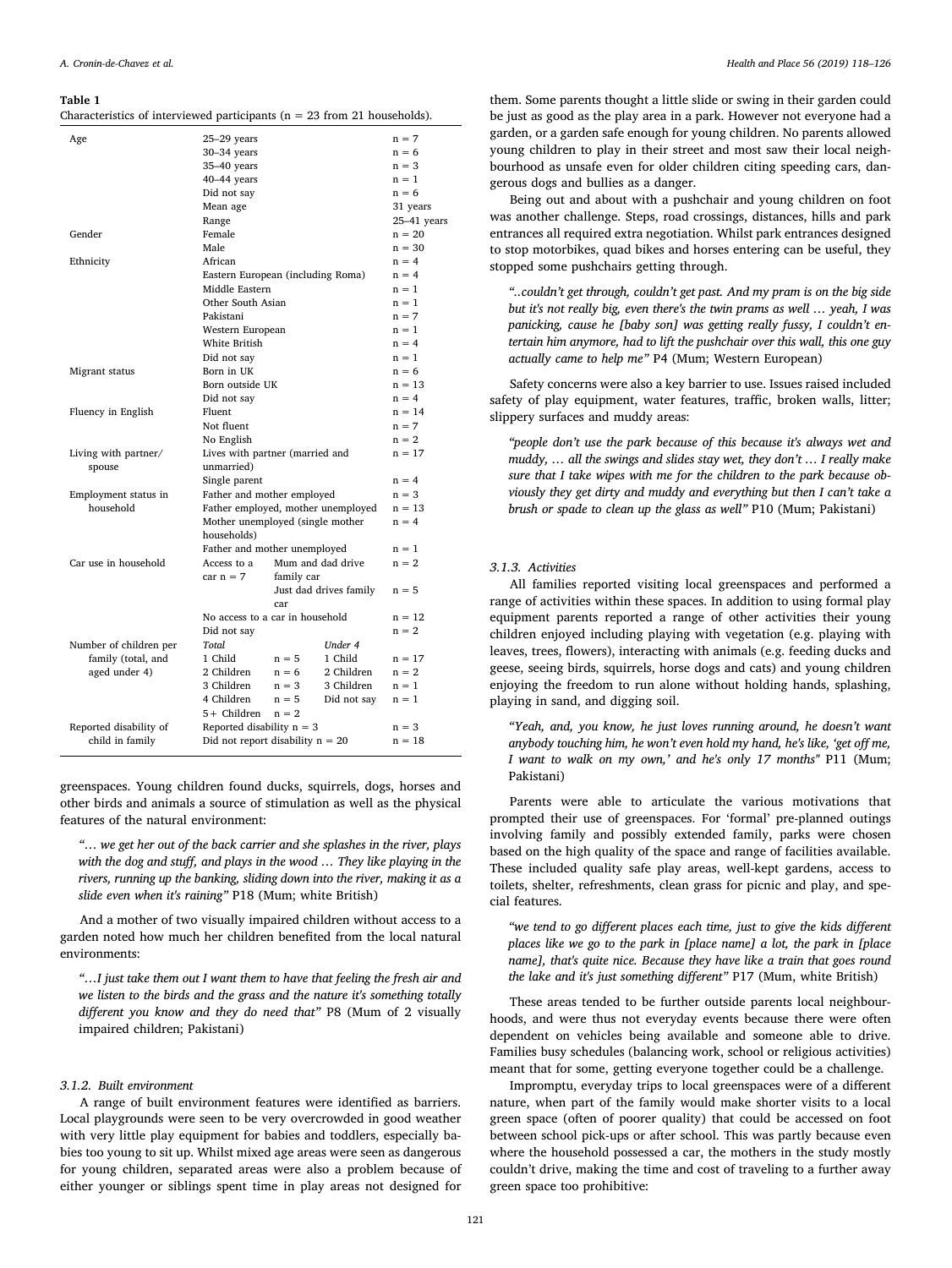<span id="page-4-0"></span>

Fig. 1. Framework describing barriers and enablers to greenspace use for low income, multi-ethnic families.

"I think that's the main thing having areas that cause not everybody drives and it's hard for you to have a nice park if you don't have a nice park around your area and you can't drive and it's a shame that you can't get your kid to the park because you can't drive and you can walk but it's too far to walk" P8 (Mum, Pakistani)

# 3.1.4. Social and community influences

Social influences from family and other community members were both barriers and enablers to using parks and greenspaces. Many parents interviewed felt socially isolated, particularly those who were relatively new migrants to the area. Some parents had no family or friends nearby. Using greenspaces was an opportunity to meet other parents and children, to spend valued time with family and friends and to find opportunities to practice speaking English.

However some social interactions had their difficulties, for example, dads feeling they should avoid talking to mums in play areas in case they got the wrong impression; and some parents feeling they had to intervene when other parents were swearing in front of young children or encouraging children to push in when there was a queue for a swing or slide. One mum whose older child had a disability was put off visiting parks because other parents asked too many questions about the disability:

"85% people stare at you and ask what's wrong with her first. That's what I'm saying, that if we got this disability park facilities, I'm sure there's other parents will come and if there's four or five people on a chair she will not be left out and the people will not come only asking me what's wrong with her" P10 (Mum; Pakistani)

Direct experience of antisocial, threatening and dangerous behaviour of local people was an important barrier to using parks, for example:

"Quad bikes are a problem in the park, they're a real danger as well cause they are driving on the path at 30 mph and if he's [toddler] running around its dangerous …" P1 (Dad; white British)

Whilst there were examples of how other community members attempted to stop antisocial behaviour, for example intervening when teenagers were setting fire to swings, or stopping to save the life of a disabled man's dog attacked by another dog in the street, parents commented on the lack of police presence in parks to tackle antisocial behaviour, including vandalism:

"I just went in the park, in [park name], and like the big children like 12, 14, 15 years old, [set a] fire in the park … on the swing seat … And it went black and people shout them and say don't do that…and they didn't stop and one more Asian man told them don't and they just shouting and they gone, they do it again" P2 (Mum, Pakistani)

On the other hand, positive social interactions, and practical support by others were key enablers of park use. Many examples of practical support related to transportation, or finding parks, for example help from bus drivers:

"Most of the bus drivers will assume she's a foreigner will help her with some direction information …Yeah most of them, I'd say 90% of the drivers will do this, especially when they knew the people asking are foreign" P7 (Mum; Middle Eastern origin; Interpreter speaking)

Peer support between mums was also important:

"there was one girl, she was actually from Somalia I think, and she had a little girl and she got stuck, so I just helped a bit getting council things sorted, she's got a council house and stuff, but she didn't know what to do with the girls, so I started like showing her just go out with her, so we used to go on a weekend and she enjoyed it and now she's doing, she goes every day in the park, she's so changed" P4 (Mum, Western European)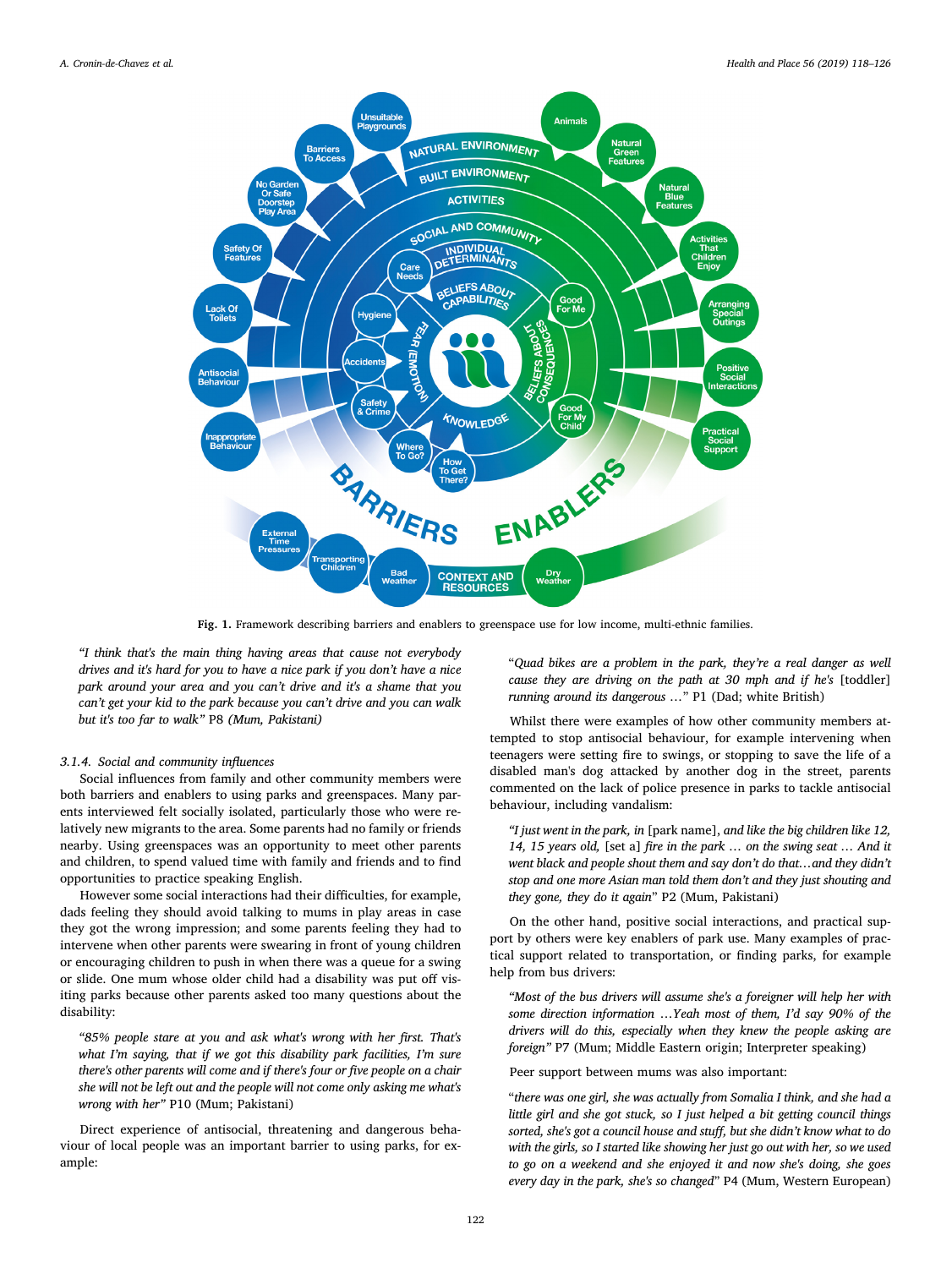## 3.1.5. Individual determinants

3.1.5.1. Fear (emotion). Emotion, particularly fear, around protection of babies and young children in outdoor environments was a powerful barrier to using green spaces. Parents reported a range of fears including experiencing violent crime, antisocial behaviour (for example, quad-biking, intimidation from teenagers, fires) or fear about accidents and physical injury (e.g. stepping on glass, falling, drowning).

Fear of experiencing violent crimes such as shootings; sexual assaults and robberies in greenspaces was heightened due to the perceived isolation of the spaces where they would be responsible for not just defending themselves, but their babies too. These fears were often perceived or based on second hand information rather than direct experience, with peer pressure reinforcing avoidance of spaces:

Dad: "And you know even a lot of people in the community, local, they say don't go to that park"

Mum: They tell me don't go to this park Dad: It's dangerous

Mum: Yeah, what kind of…

Dad: Drug dealing is going there, you know and there was some murderer or rapist or something" P3 (Mum and Dad; Pakistani)

Unfortunately some parents and children had witnessed events first hand, or been directly affected by violence. The murder of a young man in a local park the previous year had resulted in a decision from his ethnic group to stop their children of all ages playing outside and lament on the liberty the same children had in other countries they had lived in. It was not just the isolation of green spaces therefore that posed a threat for parents but just being outside the safety of home itself:

"I don't think this place, this area is safe at all, this area is not safe, we've had stabbings, we've had gun shots, we've had fights, we've had drug dealing and I don't think this is an area, well this street, I don't think I'd allow my child to play on these streets…" P11 (Mum, Pakistani)

Other fears were clustered around accidents such as falling in polluted water sources, broken glass, dog bites, horses, and hygiene issues such and dog excrement getting on shoes and in pushchair wheels. Parents felt they couldn't let their children run free on grass because they couldn't spot glass or dog excrement. Hygiene was also an issue for some, such as the mum who was worried about young children putting things in their mouths.

P7 (interpreter speaking): "The park is dangerous for him. She is always caring about him and holding him and controlling him all the time, just walk around with him …She say that she doesn't let him touch anything because he could just get the leaves and put it in his mouth, you know babies they pick up anything and put it in his mouth" P7 (Mum; Middle Eastern origin; interpreter speaking)

3.1.5.2. Beliefs about capabilities. Parent's beliefs around what young children were capable of in greenspaces had a significant influence over decisions of visiting them. A mother of a 5 week old baby said she could not take her baby to the park until she was 5 months old because the play equipment was only for children who could sit up. Another mother of a 5 month old felt her daughter was too young to enjoy the park:

"she won't be able to do anything in the park maybe. Well she can get the fresh air but other than that I don't think she'll be able to do anything? She can't crawl, she can't walk …" P15 (Mum; Other South Asian)

Although one mother reported walking up to five miles with a pushchair to go to a park, a maximum of 20 min' walk was reasonable for most parents, less if a toddler was walking it was raining or it was uphill.

3.1.5.3. Beliefs about consequences. Parents recognised multiple

benefits of being outdoors in green spaces for their children, and this was a key enabler to use. In terms of physical activity they noted they had the freedom to be active, run, climb, jump and hop. Being out meant their mood was improved and they slept better when they were home. In terms of social and emotional health they saw their children are happy, busy and have the freedom to run, find, feel and explore new things. Some parents talked about a noticeable improvement in their child's mood if they were regularly taken out. The relative quietness of green spaces and distraction of nature was seen as having a calming effect on infants:

"well he's certainly happier outside… he was about one in the summer and in the garden he was much more chilled out than in the house … it definitely does seem to have a soothing effect for him just being outside" P1 (Dad; white British)

Parents also believed there were multiple benefits of greenspaces for themselves. These included believing greenspaces are 'restorative', good for eyesight, allow them to be more active, access fresh air, and improves their mood. They also felt happy to see their children happy. Being out with a baby or young child made strangers more likely to stop and talk to them. One, who experienced depression, noted her change in mood by regularly going out of the house, not just to greenspaces:

"I have depression, I like the plant, to go in the garden, do you understand? I want to go park, to the school, dropping, picking up. I want to go out. I am very bored…. I am looking people and my mind is fresh then and the day is very fast going…Normally I am very quiet but here I am talking to people so it is good for me" P3 (Mum; Pakistani)

3.1.5.4. Knowledge. Lack of knowledge about where to access appropriate, safe greenspace was a key barrier to use. Even parents who had grown up in the local area did not know necessarily know where their local greenspaces were. Barriers to exploring local areas included distances, unfamiliarity of streets and/or bus routes, fear of getting lost. Knowledge of what areas people were permitted to access, especially for people new to the UK was also a worry:

"Well he just don't like to break the law, to go anywhere private, probably he thinks there a guard dogs or something which he could run into" P4 (Mum speaking about Pakistani husband)

# 3.1.6. Context and resources

The constraints of managing everyday day family life with young children was a barrier to visiting greenspaces in between multiple nursery and school drop offs, play groups, household chores, and hospital appointments. Ensuring the wellbeing of young children in terms of feeding, sleep, toileting, keeping them warm and dry in outdoor environments was an additional challenge compared to older children. In addition there were the commitments of older siblings such as after school activities and Mosque school:

"No I can't go because when they go school and nursery I just need to do home things like cooking, cleaning, like these things and err, she had a lot of appointments … that's why I erm, I am really really busy in time with her" P2 (Mum; Pakistani)

Transporting young children, who cannot yet walk independently or who are likely to fall asleep proved a challenge. Taking a baby to a park may not be the stimulating experience some parents hope for if they are asleep. Sleep was sometimes induced by the transport to the park. Young children being tired or irritable was also a barrier:

"if they, your child's not had a proper sleep they're going to be moody, it doesn't matter what you do, where you take them, they will be moody, you know, and they will not have any of it, they will not smile, even a park wouldn't even make them excited or something, you know" P11 (Mum; Pakistani)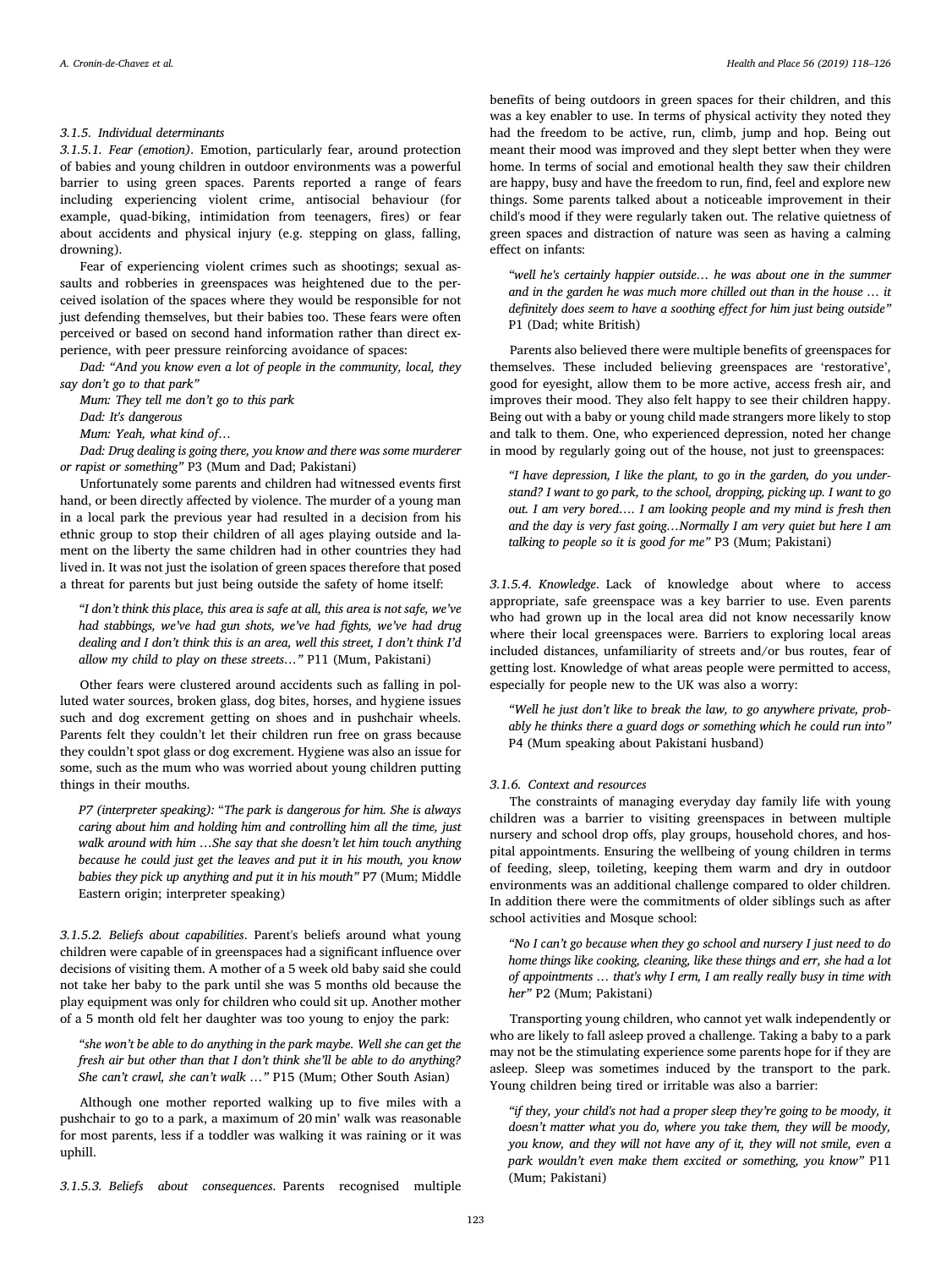Parents were mindful of young children's need to eat more frequently, and ensured snacks were available on their outings. They reported few or no facilities for changing nappies or hand washing outdoors, and toileting was an issue, especially when a child had multiple clothing layers on in winter. The British climate was also a barrier to greenspace use, although surprisingly cold weather was seen as less of a barrier than wet weather, with rain being a barrier all year round. Waterproofs and warm clothing were felt to restrict their ability to move and be agile. Keeping a baby or toddler warm and dry was seen as challenging. Many of the parents also expressed beliefs around very young children getting ill if they got cold and/or wet:

"I just feel that if I end up taking him out he could get ill or I could end up getting ill and then I won't be able to care for him as much as I can when I'm not ill" P11 (Mum; Pakistani)

Physical and mental health was also an issue for many. Increased occurrences of respiratory and gastrointestinal infections for both parents and children added to barriers experienced during winter months. Mental health issues, particularly for asylum seekers and refugees who may have experienced, or are still experiencing trauma were also apparent. There could be no more poignant reminder of this than the experience of one parent, an asylum seeker from a war torn country, who informed the interviewer that three close family members had been killed back home the morning of the interview. A trip to the park was not one of her priorities at this time.

## 4. Discussion

The aim of the current study was to explore determinants to greenspace use amongst a multi-ethnic sample of families with children aged 0–3 living within a deprived, urban area. We found wide variations in use of greenspace amongst our participants, but that families generally valued green spaces as positive for them and their children. A range of individual, social, and structural barriers were identified, and it was striking that these perceived barriers and enablers to greenspace use were common across our diverse multi-ethnic sample.

Fear about safety and crime were a major barrier to greenspace use in the current multi-ethnic sample, in line with previous research ([CABE Space, 2010](#page-8-22)). Fear calls strongly on the protective instincts parents have for very young children, and was the most pervasive and distressing barrier reported in the current study. Many parents had experienced anti-social behaviour, and at worst, serious violent crime.

Crime creates a vicious circle where legitimate users visit greenspaces less, which then creates more conducive environments for crime and antisocial behaviour, making them dysfunctional spaces. Previous research has highlighted relationships between the design of greenspaces and crime ([Kimpton et al., 2017\)](#page-8-23). When developing new greenspaces consideration should be given as to how the structure of the greenspace may help or hinder feelings of safety, avoiding hidden and isolated spaces. In the current study, parents identified a range of factors which would make them feel safer using green spaces, including closed circuit television (CCTV), and increased police presence. But where directly addressing crime and antisocial behaviour was not felt to be feasible, parents suggested encouraging greater use of the park by local community groups, thereby helping the community to reclaim dysfunctional greenspaces for their own use.

Despite fears about safety, parks and greenspaces were often seen as areas of opportunity for social interaction, and practical support offered by friends, family and other service providers were key enablers to use. Parks offer opportunities for a wide variety of social interactions which can provide relief from daily routines, strengthen feelings of community cohesion, and provide opportunities for bonding within, and across peer or ethnic groups ([Cattell et al., 2008\)](#page-8-24). For immigrant families, parks can be safe places which allow them to develop relationships with new friends and acquaintances, orexperience 'family-bonding' opportunities [\(Hordyk et al., 2015\)](#page-8-25). By providing opportunities for people

from different ethnic groups to interact in informal ways [\(Neal et al.,](#page-8-26) [2015\)](#page-8-26) what can start as spontaneous encounters between people in open spaces, can be cemented into ongoing friendships and social support ([Cattell et al., 2008\)](#page-8-24). Thus, initiatives to encourage such interaction in open spaces should offer a range of informal activities that communities can be involved with [\(Rishbeth et al., 2018\)](#page-8-27). Practical support (for example, from peer mentoring, or community support groups) to help immigrant families access nature has also been highlighted as an important factor in encouraging greenspace use by other researchers ([Hordyk et al., 2015](#page-8-25)). In the current study parents felt a number of activities would be welcomed including walking groups, organised activities with children, gardening events and litter picking events.

Lack of knowledge of local geography was an important barrier for our parents, and is likely also to be an issue for other areas with transient populations. At a very basic level, information about where local parks are and how to travel to them are vital pieces of information for new community members. Beliefs about capabilities, combined with the challenges of competing demands on time, and the inclement British weather were all identified as barriers to use. Parents identified challenges of protecting the wellbeing of babies and toddlers outside the facilities of home, including feeding and toileting, particularly in winter. Within the UK, green spaces are used much less in winter months, particularly amongst ethnic minority groups ([CABE Space,](#page-8-22) [2010; McEachan et al., 2018](#page-8-22)). Some ethnic groups are influenced by humoral medical beliefs which link cold and humidity to respiratory disease and fevers and impact on willingness to expose very young children to the outdoors throughout the year [\(Cronin de Chavez et al.,](#page-8-28) [2016\)](#page-8-28). Many parents, particularly of South Asian, Eastern European and African ethnicity reported their concerns about the link between cold temperatures and respiratory conditions in the current study.

A range of built environment factors were identified as barriers to greenspace use. As well as the availability of quality and safe greenspaces, the actual physical accessibility of these spaces was important. In some parks access restrictions at gates to discourage antisocial behaviour (e.g. quad biking) inadvertently meant that parents couldn't access spaces with pushchairs. This highlights the necessity of community co-production into decisions about local greenspaces to ensure that suggested improvements do not have unintended consequences for others. Co-production might also help to increase use of greenspaces amongst communities. A recent systematic review found that interventions to increase use of greenspaces involving the community in codesigning changes were more effective than those which did not include community members in their design ([Roberts et al., 2018a](#page-8-29)). A range of techniques to facilitate this type of co-production exist incorporating principles of citizen science (e.g. [King et al., 2016](#page-8-30)) and participatory mapping (e.g. [Haklay and Francis, 2018\)](#page-8-31), these methods share in common the essence of doing things with communities, rather than 'for' or 'to' them.

Exploring barriers to greenspace use through the lens of the Health Map and the TDF has been valuable in gaining a more nuanced understanding of the complex interplay between both structural and personal determinants of use. Neither framework was on its own sufficient to explain determinants of greenspace use amongst our sample, for example, the TDF was less able to describe the structural influences of greenspace use, with particular reference to the built and natural environment. Conversely, the Health Map lacked the necessary detail with which to identify precise individual factors which influenced behaviour. Social and community influences were common threads which allowed integration of the two models. Efforts to change behaviour often fail because intervention developers tend to prioritise individual agency and disregard the contextual, economic and political drivers of behaviour ([Kelly and Barker, 2016\)](#page-8-32). Within the public health arena there have been recent calls to explicitly recognise the complex, interdependent, and interactive relationships between structural (also referred to as systems) and individual determinants of behaviour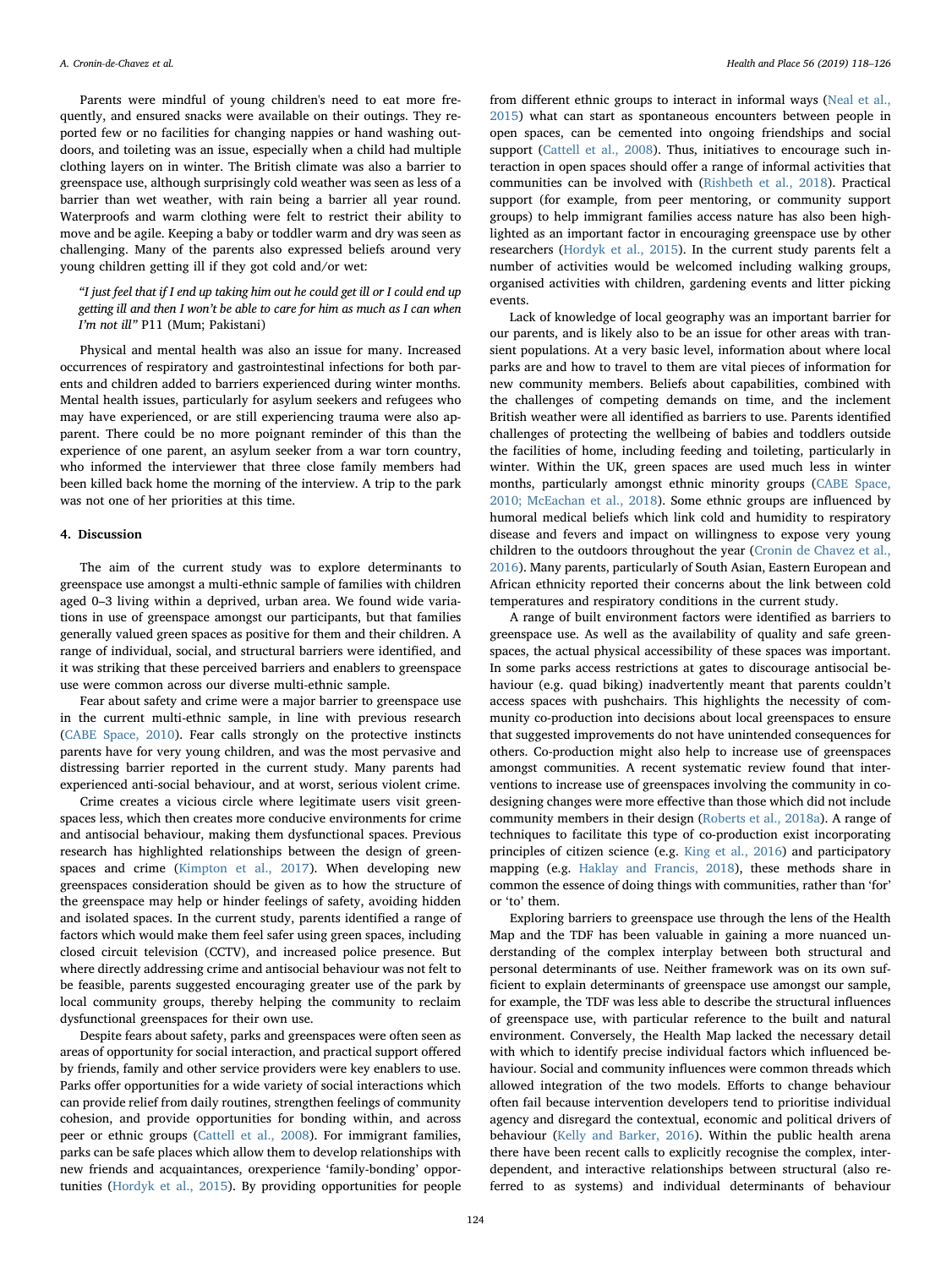#### <span id="page-7-0"></span>Box 2

Recommendations to increase green space use.

- Structural interventions to improve local green spaces focus on making spaces safe and attractive for families with young children to visit
- Targeted communications and activities are implemented which aim to encourage families to use their local green spaces. These should include:
- Providing families with information on where local green space are, how to get to them, and what relevant activities can be engaged in with young children in these spaces
- Leading and/or facilitating community events in local green spaces to encourage social support and increase community ownership of local green spaces
- Consideration is given as to how all interventions will impact on, or be impacted by crime and anti-social behaviour and how interventions will impact on the needs of different park user groups, including adolescents and young adults
- That interventions and activities are co-produced with members of the local community in order to ensure acceptability and feasibility.

([Sniehotta et al., 2017\)](#page-8-33). By integrating two popular models of health determinants we are able to provide policy makers with a clear set of targets for interventions ranging from structural to individual factors. Efforts to increase greenspace use amongst low-income, multi-ethnic groups will require concerted efforts at a range of levels; it is clear that simply focusing efforts on encouraging individuals to use these spaces without trying to tackle the inherent inequities apparent in the quality, safety and reputation of spaces for these groups will not be enough.

# 4.1. Strengths and limitations

The current study had a number of strengths. It is, to our knowledge, the first to explore in detail barriers and enablers to greenspace use amongst low income, multi-ethnic families with young children. Our paper is thus an important contribution to this field of research. We included a diverse multi-ethnic sample of parents, living in areas of major deprivation. 'Poorly accessed' groups (sometimes also referred to as 'hard to reach') were well represented in the current study, including those who were not able to speak English and those from migrant communities. Our success in recruitment was predicated on building trusting relationships with 'gatekeepers' to these communities, and it took substantial amounts of time and effort to build these relationships. Despite being a diverse group, reported experiences were very similar. This increases our confidence that our findings will be of relevance to other multi-ethnic urban areas in the UK. We hope the current study will help to stimulate debate about how to offer equitable opportunities to improve health and reduce inequalities through the use of urban greenspaces.

There are a number of limitations. Our sample was predominantly female, with the majority of mothers not in employment. Although this reflects the demographic of parents caring for young children in our study area, we are aware that barriers to greenspace use may be experienced differently by working parents, and by male parents/carers. Similarly, we do not know whether the experiences of our sample of parents might be similar to non-parents, parents of older children or other community members. No one group uses local greenspaces in isolation and in order to effectively implement interventions to increase use it will be important to hear perspectives from all community members. Future research should aim to assess the replicability of our framework with other community groups. We used a combination of inductive and deductive analyses, but we did approach our analysis with an a priori conceptual framework combining socio-ecological and individual frameworks for explaining behaviour. This was a pragmatic choice in order to maximise the utility of our findings, and to allow them to be contextualised within a wider body of public health evidence using common language and shared terminology. However, we recognise that alternative approaches to analyses are possible and useful.

## 4.2. Policy and practice implications

We present our framework of determinants in [Fig. 1](#page-4-0). We hope that this framework will aid urban planners and public health professionals to identify key targets for intervention to promote greenspace use. It is recognised that interventions need to combine structural changes to improve quality and accessibility, with activities targeted at communities to increase use (WHO Regional Offi[ce for Europe, 2017](#page-8-34)). Our framework can be used to inform the content of such interventions, for example, highlighting important areas to focus on which can be further developed via co-production with communities and key stakeholders. Based on our findings we suggest a number of recommendations to increase greenspace use amongst low income, multi-ethnic families. These are outlined in [Box 2.](#page-7-0) A full list of suggestions offered by participants can be found in Supplemental file 1.

# 5. Conclusion

Greenspaces are an important population health resource with the potential to reduce health inequalities. Whilst their importance is recognised, low income families living in multi-cultural deprived urban areas, can experience such a multitude of barriers to using and enjoying these spaces to the extent that they can become 'no go' areas. It is vital to recognise that even well-maintained, attractive greenspaces may adversely affect physical and mental health if they are perceived as frightening, or as places which pose a danger to safety (whether real or imagined). In deprived areas there is a need for communities to be empowered to reclaim dysfunctional greenspaces and reinstate their status as community assets rather than areas to be avoided. To 'level the playing field' in favour of communities in most need, multi-sectoral efforts (including urban planners, public health professionals, community organisations and local businesses) are needed to co-produce and implement interventions to overcome structural, social and personal barriers to use. Improving quality of greenspaces combined with encouraging community ownership will be crucial in this endeavour. More research is needed to identify the most effective ways of co-producing interventions to increase greenspace use among multi-ethnic groups, and to evaluate their impact on health and health inequalities.

# Acknowledgements

We would like to thank the parents and children for their determination and patience to find space in their busy lives to participate in the interviews even when several cancellations were necessary. Though they cannot read this, we thank the young children who 'shared' their parents with us when they wanted their sole attention during the interviews. We would like to thank the facilitators in the parent-toddler groups, children centres, refugee drop in sessions, coffee mornings and individuals who accepted our presence in their sessions to explain the study to parents and use their facilities. We would like to thank Dr.